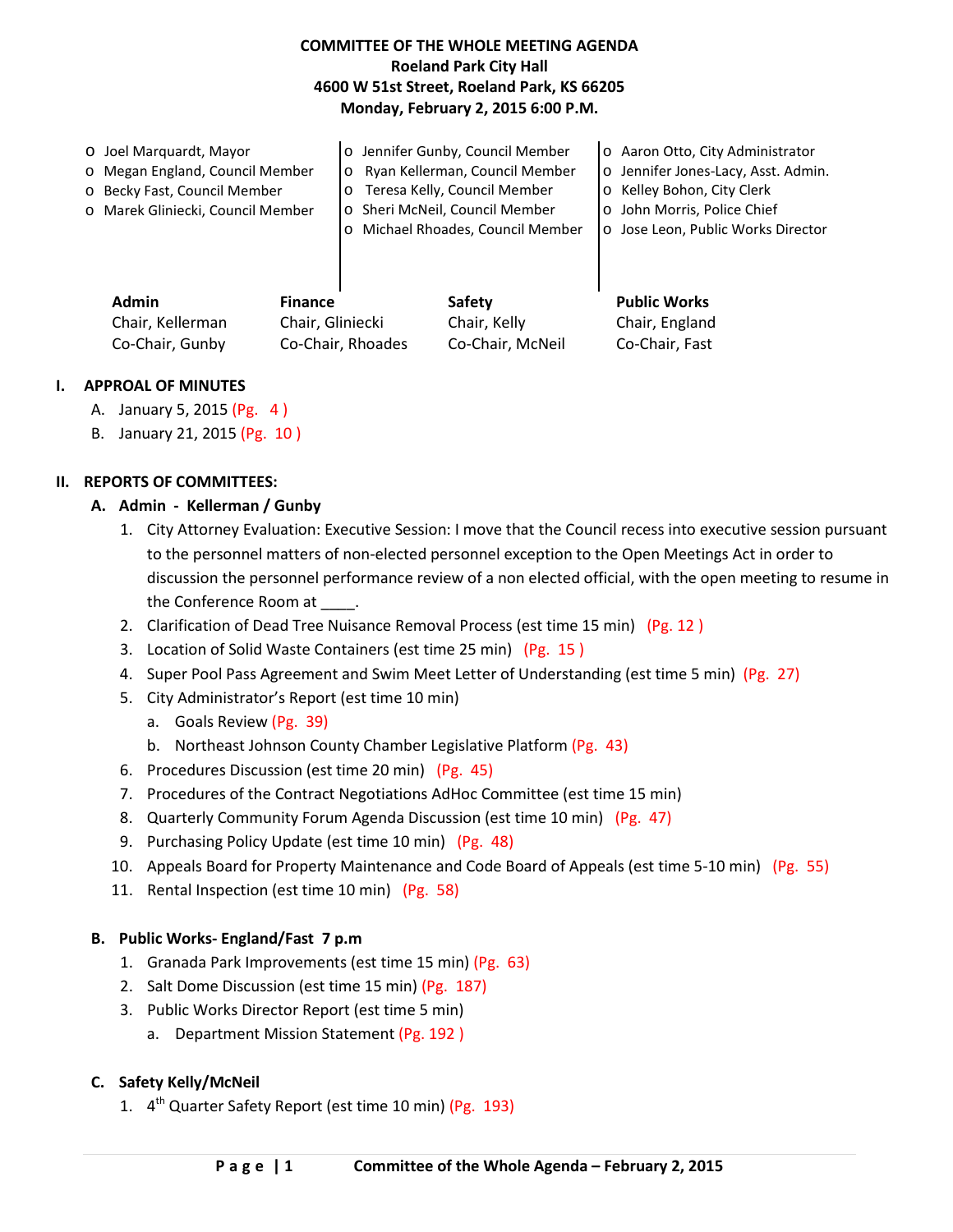#### **III. NON-ACTION ITEMS:**

- A. Pending Items
	- 1. Right of Way Updates
	- 2. Employee Handbook
	- 3. Utility Assistance Program MOU
	- 4. HOME Program MOU
	- 5. CARS Program for 2016-2020
	- 6. December Financials
	- 7. Chapter 16 Updates
	- 8. ADA List of Improvements

## IV. **ADJOURN**

# **Welcome to this meeting of the Committee of the Whole of Roeland Park. Below are the Procedural Rules of the Committee**

The governing body encourages citizen participation in local governance processes. To that end, and in compliance with the Kansas Open meetings Act (KSA 45-215), you are invited to participate in this meeting. The following rules have been established to facilitate the transaction of business during the meeting. Please take a moment to review these rules before the meeting begins.

A. **Audience Decorum.** Members of the audience shall not engage in disorderly or boisterous conduct, including but not limited to; the utterance of loud, obnoxious, threatening, or abusive language; clapping; cheering; whistling; stomping; or any other acts that disturb, disrupt, impede, or otherwise render the orderly conduct of the Committee of the Whole meeting unfeasible. Any member(s) of the audience engaging in such conduct shall, at the discretion of the City Council President (Chair) or a majority of the Council Members, be declared out of order and shall be subject to reprimand and/or removal from the meeting. Please turn off all cellular telephones, pagers and beepers and other noise-making devices or turn them to "silent mode" before the meeting begins.

B. Public Comment Request to Speak Form. The request form's purpose is to have a record for the City Clerk. Members of the public may address the Committee of the Whole at the beginning of an agenda topic; however, no person shall address the Committee of the Whole without first being recognized by the Chair or Committee Chair. Any person wishing to speak at the beginning of an agenda topic, shall first complete a Request to Speak form and submit this form to the City Clerk before discussion begins on that agenda topic.

C. Purpose. The purpose of addressing the Committee of the Whole is to communicate formally with the governing body with a question or comment regarding matters that are on the Committee's agenda.

D. Speaker Decorum. Each person addressing the Committee of the Whole, shall do so in an orderly, respectful, dignified manner and shall not engage in conduct or language that disrupts, disturbs, maligns, upsets, or otherwise impedes the orderly conduct of the committee meeting. Any person, who so disrupts the meeting shall, at the discretion of the City Council President (Chair) or a majority of the Council Members, be declared out of order and shall be subject to reprimand and/or removal from the meeting.

E. Time Limit. In the interest of fairness to other persons wishing to speak and to other individuals or groups having business before the Committee of the Whole, each speaker shall limit comments to two minutes per agenda item. If a large number of people wish to speak, this time may be shortened by the Chair so that the number of persons wishing to speak may be accommodated within the time available.